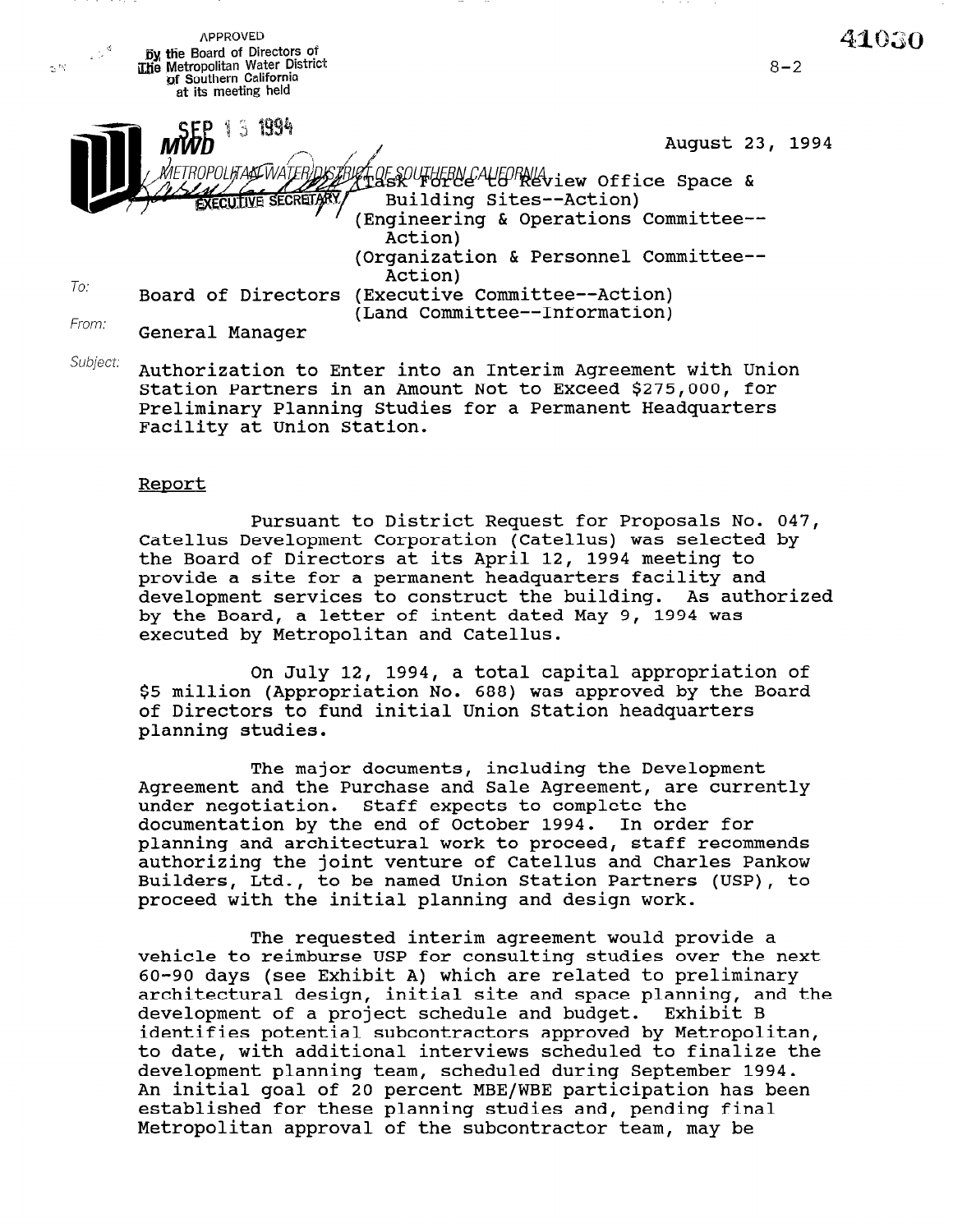#### adjusted.

 $\frac{\partial \mathcal{Q}}{\partial \mathcal{Q}} = \frac{1}{2} \mathcal{Q}$  with

The interim agreement will include a payment control provision substantially as follows: payments to USP for consultants and subcontractors shall be made by Metropolitan upon approval by Metropolitan and USP of the work performed by the subcontractor or consultant if such work is approved by Metropolitan in advance. Written invoices for such specifically identified services provided shall be submitted to Metropolitan with USP's requests for reimbursement.

In order to adhere to the present project schedule, these preliminary design and planning activities must commence immediately. A comprehensive development agreement is expected to be completed by the fall of this year for presentation to the Board of Directors.

Pursuant to section 15262 of the California Environmental Quality Act (CEQA) Guidelines, the action requested by this letter is exempt from the provisions of the CEQA because it involves planning studies for a possible future action. This possible future action is the Board's approval of the construction of a permanent headquarters facility at Union Station, which will be preceded by the completion and certification of a final Environmental Impact Report in full compliance with CEQA.

#### Recommendation

It is recommended that the Board of Directors authorize the General Manager to enter into an interim agreement with Union Station Partners, in a form approved by the General Counsel, in an amount not to exceed \$275,000 to reimburse USP for consultant fees for planning studies for a permanent headquarters facility at Union Station.

John R. Wodraska General Manager

Gilbert F. Ivey **By** Director. Administrative Services

Concur:

John*(*R. Wodraska<br>Gener<del>al M</del>anager

DI/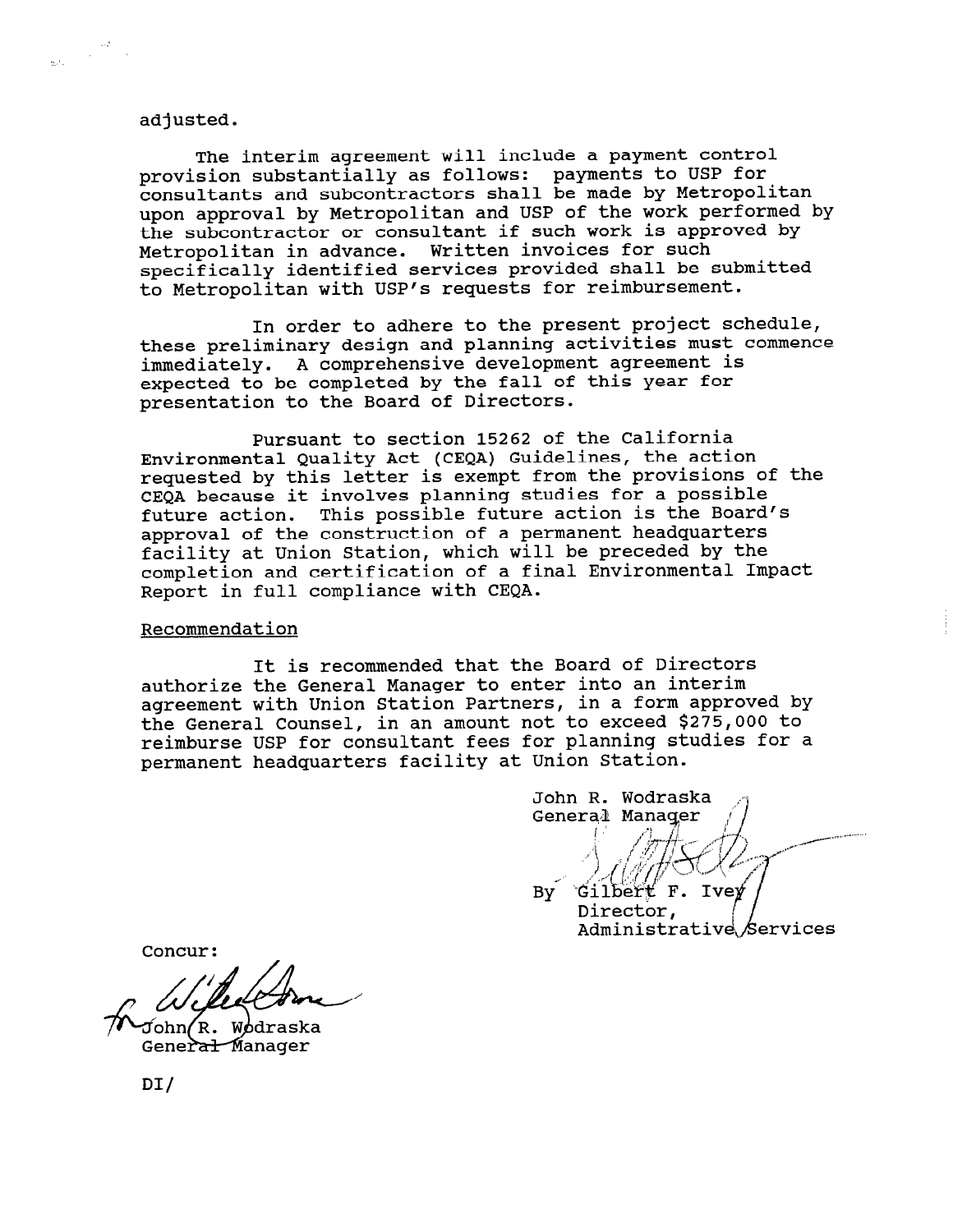# **UNION STATION PARTNERS**

2476 No. Lake Avenue, Altadena, California 91001

### **M.W.D. HEADQUARTERS PRECONSTRUCTION SCHEDULE PROJECT SCOPE**

SCHEDULE REVISIONS Original Draft Date: July 29, 1994 **August 1, 1994** Revision No. 1: Revision No. 2: August 9, 1994

**August 12, 1994** 

Revision No. 3:

 $\sim$   $\sim$ 

 $\bullet$ 

Telephone: (213) 684-2320

 $\mathbb{A}$ 

EXHIBIT

| <b>YEAR</b>                                                                                                       |                                                     |                                           |                                     |                                            |                                    |                                                                              | 1994 |                                               |                          |                                 |                                                                               |                                                        |                                                |                                                                                            |  |
|-------------------------------------------------------------------------------------------------------------------|-----------------------------------------------------|-------------------------------------------|-------------------------------------|--------------------------------------------|------------------------------------|------------------------------------------------------------------------------|------|-----------------------------------------------|--------------------------|---------------------------------|-------------------------------------------------------------------------------|--------------------------------------------------------|------------------------------------------------|--------------------------------------------------------------------------------------------|--|
| <b>MONTH</b>                                                                                                      | <b>SEPTEMBER</b><br><b>AUQUST</b>                   |                                           |                                     |                                            |                                    |                                                                              |      |                                               |                          |                                 | <b>OCTOBER</b>                                                                |                                                        |                                                |                                                                                            |  |
| DATE                                                                                                              |                                                     | l B                                       | 15                                  | 22                                         | 29                                 | 6                                                                            | 12   | 19                                            | $\overline{20}$          | l 3                             | 10                                                                            | $\overline{17}$                                        | $\overline{\mathbf{a}}$                        | $\overline{31}$                                                                            |  |
| <b>M.W.D. MILESTONES</b>                                                                                          | <b>DUTLINE/ DRAFT ARCH</b><br><b>PROGRAM REVIEW</b> | M.W.D. EXECCUTES PRE-<br>CONST. AGREEMENT | Ę<br><b>FINAL PROGR</b><br>APPROVAL |                                            | <b>BULDING HEIGHT</b><br>APPROVALS |                                                                              |      | ğ<br><b>SYSTEMS</b><br>٠                      | APPROVALS<br>DASSAG<br>٠ |                                 |                                                                               | LANDOCAPHO/SITE/<br>PARDIG / CORE FRU<br>APROVALS<br>٠ | <b>CHANG</b> DIVISION<br><b>DANO</b><br>8<br>٠ | <b>DYALE/EDISORT</b><br>Ĭ<br><b>Sex</b><br><b>THE DETAILOR</b><br><b>TOWER</b><br><b>S</b> |  |
| <b>ACTIVITY</b>                                                                                                   |                                                     |                                           |                                     |                                            |                                    |                                                                              |      |                                               |                          |                                 |                                                                               |                                                        |                                                |                                                                                            |  |
| <b>ARCHITECTURAL PROGRAM</b>                                                                                      |                                                     | <b>ARCHITECTURAL PROGRAM</b>              | <b>SITE BACKGROUNDS ON CADD</b>     |                                            |                                    |                                                                              |      |                                               |                          |                                 |                                                                               |                                                        |                                                |                                                                                            |  |
| SITE BACKGROUNDS ON CADD<br><b>IMAGERY FIELD TRIP(S)</b>                                                          |                                                     |                                           |                                     |                                            |                                    | <b>IMAGERY FIELD TRIP(S)</b>                                                 |      |                                               |                          |                                 |                                                                               |                                                        |                                                |                                                                                            |  |
|                                                                                                                   |                                                     |                                           | <b>MASSING STUDIES</b>              | <b>Approval Period</b><br><b>Submittel</b> |                                    | <b>MASSING STUDIES (continued)</b>                                           |      |                                               | <b>Approval Period</b>   |                                 |                                                                               |                                                        |                                                |                                                                                            |  |
| <b>MASSING STUDIES:</b><br><b>• PARKING LAYOUTS</b>                                                               |                                                     |                                           |                                     |                                            | в.                                 | · PARKING LAYOUTS<br>· BUILDING BECTIONS                                     |      |                                               | <b>Submittal</b>         |                                 |                                                                               |                                                        |                                                |                                                                                            |  |
| <b>• BUILDING SECTIONS</b><br>· SHORING / UNDERPINNING<br><b>• EXPANSION PARCEL</b><br><b>• FOAM STUDY MODELS</b> |                                                     |                                           |                                     |                                            |                                    | · SHORING / UNDERPINNING<br><b>• EXPANSION PARCEL</b><br>· FOAM STUDY MODELS |      |                                               |                          |                                 |                                                                               |                                                        |                                                |                                                                                            |  |
| <b>BUILDING SYSTEMS:</b>                                                                                          |                                                     |                                           |                                     |                                            |                                    | <b>BUILDING SYSTEMS</b>                                                      |      | <b>Approval Period</b><br>∙∽                  |                          |                                 |                                                                               |                                                        |                                                |                                                                                            |  |
| · VERTICAL TRANSPORTATION<br><b>· STRUCT / MECH / ELEC / PLUMB</b>                                                |                                                     |                                           |                                     |                                            |                                    | · VERT. TRANS.<br>$\bullet$ $\vert$ s / m/E/P                                |      | Submittal                                     |                          |                                 |                                                                               |                                                        |                                                |                                                                                            |  |
| <b>LANDSCAPE CONCEPTS</b>                                                                                         |                                                     |                                           |                                     |                                            |                                    |                                                                              |      | <b>LANDSCAPE CONCEPTS</b><br><b>SITE PLAN</b> |                          |                                 | <b>Approval Period</b><br><b>Electric Submittal</b><br><b>Approval Period</b> |                                                        |                                                |                                                                                            |  |
| <b>SITE PLAN</b><br><b>CORE / FLOOR PLATES</b>                                                                    |                                                     |                                           |                                     |                                            |                                    |                                                                              |      |                                               | CORE / FLOOR PLATES      |                                 | Submittal                                                                     | <b>Approval Period</b>                                 |                                                |                                                                                            |  |
| <b>EXTERIOR STUDIES</b>                                                                                           |                                                     |                                           |                                     |                                            |                                    |                                                                              |      |                                               | <b>EXTERIOR STUDIES</b>  |                                 |                                                                               | Submittal<br>⊭<br>Submittal                            |                                                |                                                                                            |  |
| <b>HYPOTHETICAL FLOOR PLANS</b>                                                                                   |                                                     |                                           |                                     |                                            |                                    |                                                                              |      |                                               | <b>PARKING LAYOUTS</b>   | <b>HYPOTHETICAL FLOOR PLANS</b> |                                                                               | ►<br>Submittal                                         |                                                |                                                                                            |  |
| <b>PARKING LAYOUTS</b><br><b>PUBLIC AREA SKETCHES</b>                                                             |                                                     |                                           |                                     |                                            |                                    |                                                                              |      |                                               |                          |                                 | PUBLIC AREA SKETCHES Approval Period                                          | <b>Submittel</b>                                       |                                                | 41030                                                                                      |  |
|                                                                                                                   |                                                     |                                           |                                     |                                            |                                    |                                                                              |      |                                               |                          |                                 |                                                                               | <b>Submittel</b>                                       |                                                |                                                                                            |  |